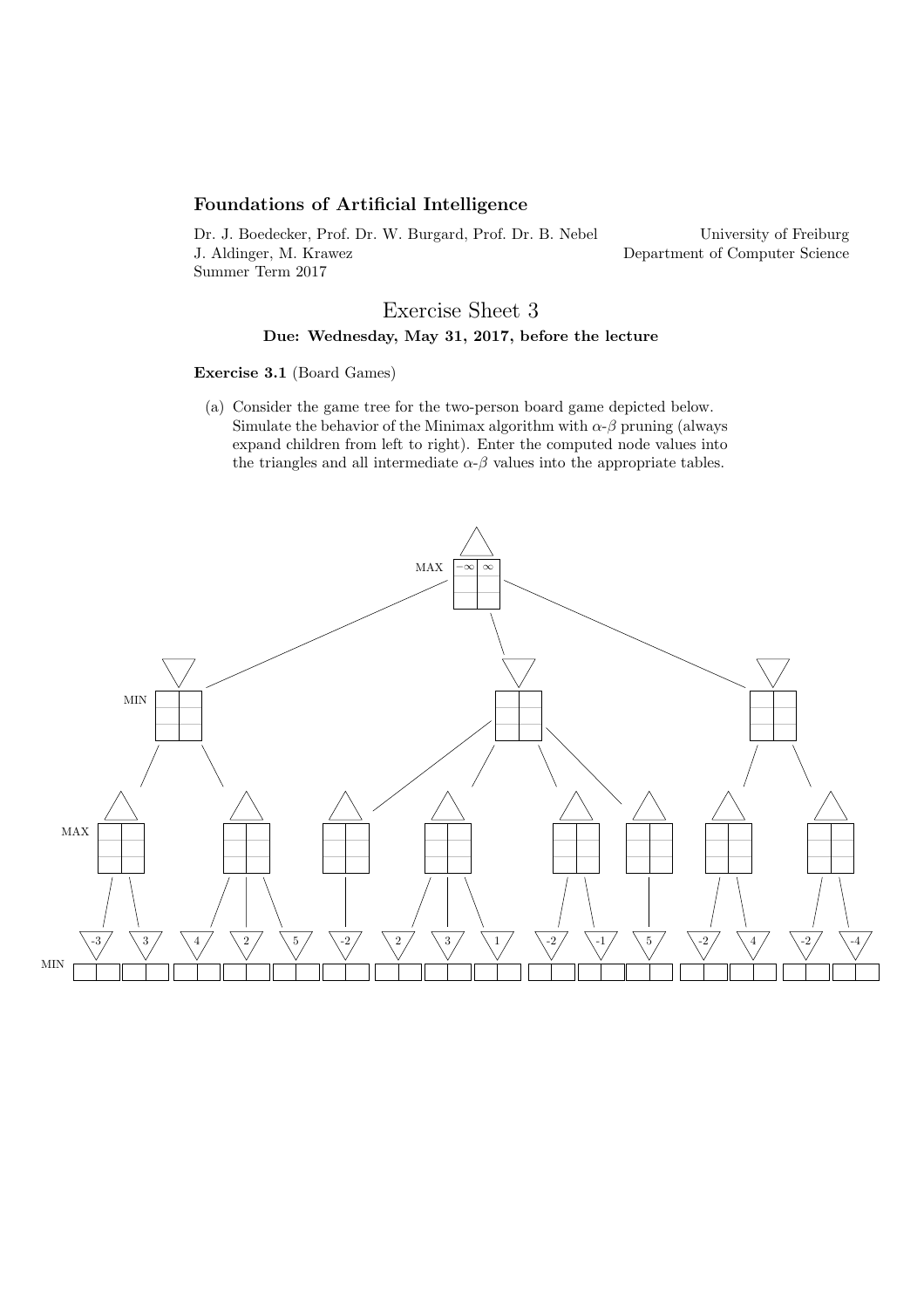(b) Consider the problem of search in a three-player game (you may assume that no alliances are allowed) without the zero-sum condition. The players are called 1, 2, and 3. Unlike in the case of two-player zero-sum games, the evaluation function now returns a triple  $(x_1, x_2, x_3)$  such that  $x_i$  is the value the node has for player i.

Complete the game tree given below by annotating all interior nodes and the root node with the backed-up value triples.



(c) Assume that the value triple  $(5, 4, 5)$  at the rightmost leaf node is replaced by  $(5, 4, -1)$ . Which problem arises now when you try to back up value triples? Suggest how to modify the back-up procedure to obtain a "robust" result at the root node.

### Exercise 3.2 (Satisfiability, Models)

- (a) Decide for each of the following propositions whether they are valid, satisfiable or neither valid nor satisfiable.
	- (1)  $Smoke \Rightarrow Smoke$
	- (2)  $Smoke \Rightarrow Fire$
	- (3)  $(Smoke \Rightarrow Fire) \Rightarrow (\neg Fire \Rightarrow \neg Smoke)$
	- (4)  $(Smoke \Rightarrow Fire) \Rightarrow ((Smoke \land Heat) \Rightarrow Fire)$
	- (5)  $Spring \Leftrightarrow SunnyWeather$
- (b) Consider a vocabulary with only four propositions, A, B, C, and D. How many models are there for the following formulae? Explain.
	- $(1)$   $(A \wedge B) \vee (B \wedge C)$
	- $(2)$   $A \vee B$
	- (3)  $(A \leftrightarrow B) \land (B \leftrightarrow C)$